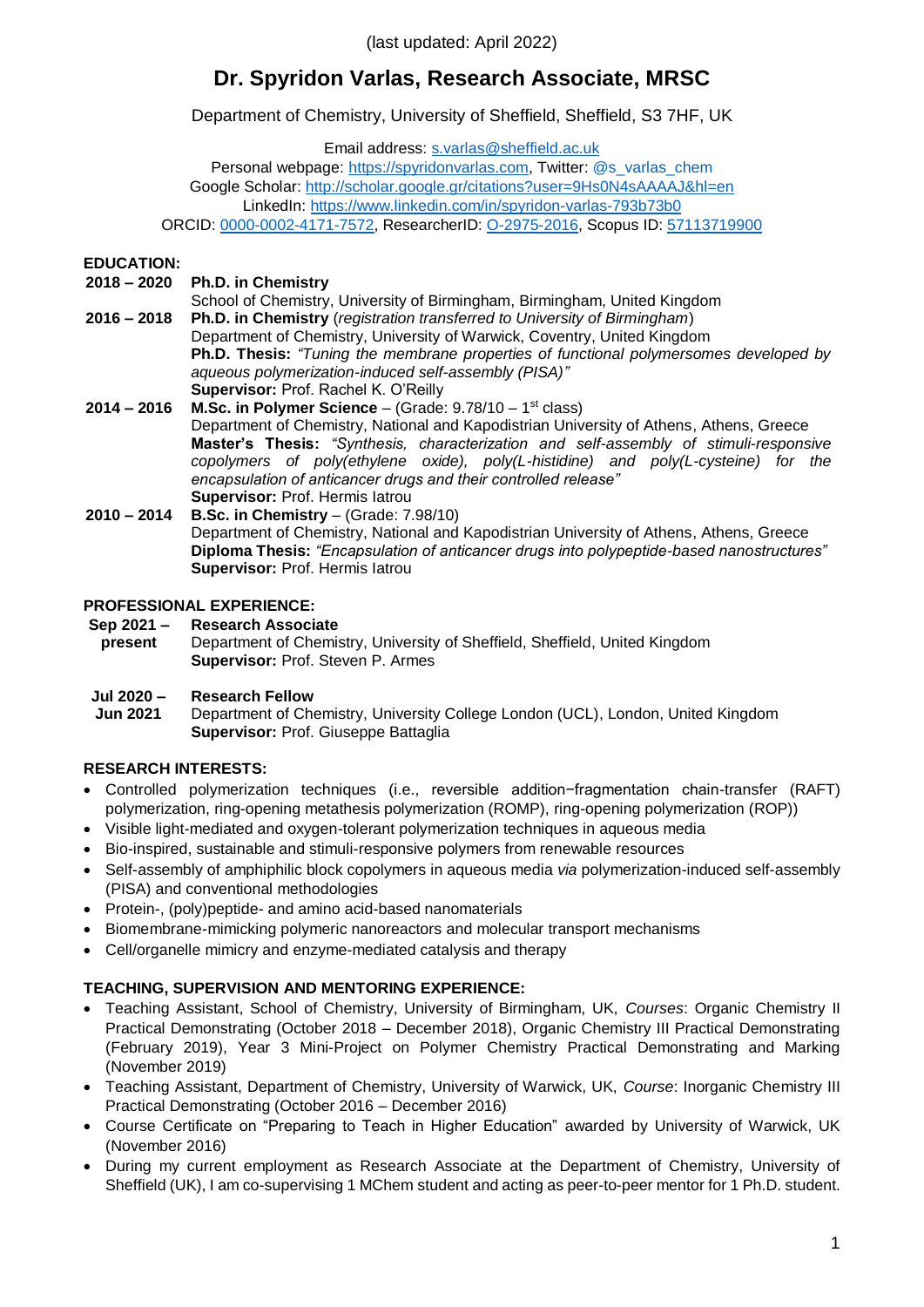- During my Ph.D. studies at the School of Chemistry, University of Birmingham (UK) and the Department of Chemistry, University of Warwick (UK), I had co-supervised 3 Ph.D. students, 1 M.Sc. student, 2 MChem students and 1 B.Sc. summer project student.
- During my M.Sc. studies at the Department of Chemistry, National and Kapodistrian University of Athens (Greece), I had co-supervised 2 B.Sc. diploma project students.

### **OUTREACH ACTIVITY AND PROFESSIONAL SERVICE:**

- Mentor of 3 Year 10/11 students (November 2021 January 2022) and 2 Year 12/13 students (March 2022 – June 2022) through the *Brightside* mentoring scheme
- Presider for the ACS PMSE Division at the ACS Fall 2021 National Meeting (August 2021)
- Ambassador of the Society of Chemical Industry (SCI) (May 2021 present)
- Registered UK STEM Ambassador over 25 hours of outreach service (June 2020 present)
- Member of UCL's *Ask the Expert* outreach programme (February 2021 June 2021)
- Member of UCL's organizing team for the *Pint of Science 2021* festival (December 2020 May 2021)
- Member of the Chemistry Zone for *I'm a Scientist, Stay at Home* online STEM activity (May 2020 July 2020)
- Reviewer for the following scientific journals: *Journal of the American Chemical Society* (ACS), *ACS Macro Letters* (ACS), *Macromolecules* (ACS), *Polymer Chemistry* (RSC), *Polymers* (MDPI) and *Nanomaterials* (MDPI)
- Invited Guest Editor for *Polymers* (MDPI) (November 2020 June 2021)

### **AWARDS AND FUNDING:**

- **2022 ACS Global Outstanding Graduate Student Award in Polymer Science and Engineering**, ACS PMSE Division and CME (March 2022)
- **2022 PMSE Future Faculty Scholar**, ACS PMSE Division (March 2022)
- **RSC Researcher Development Grant** (Grant No. D20-977) (January 2022)
- **Best Oral Presentation Award** at the 13<sup>th</sup> Hellenic Polymer Society International Conference (December 2021)
- **Post-Doctoral Fellowship** funded by the Engineering and Physical Sciences Research Council (EPSRC) (Grant No. EP/R003009/1) (September 2021 – present)
- **Macro Group UK Jon Weaver PhD Prize 2020** (August 2021)
- **2020/21 Zouhair Atassi PhD Prize**, School of Chemistry, University of Birmingham (July 2021)
- **Katharine Burr Blodgett Award 2021**, Joint Colloids Group (May 2021)
- **2021 JEOL USA Image Contest Winner** (May 2021)
- **Post-Doctoral Fellowship** funded by the Engineering and Physical Sciences Research Council (EPSRC) (Grant No. EP/R024723/1) (July 2020 – June 2021)
- **Best Poster Prize** at the Macro Group UK Young Researchers Meeting (YRM) 2020 (June 2020)
- **Excellence in Graduate Polymer Research Award**, ACS POLY Division (March 2020)
- **Ottewill International Travel Scholarship 2020** to attend the ACS Spring 2020 National Meeting & Expo in Philadelphia, PA, USA (March 2020)
- **Beamtime proposal** at Diamond Light Source, UK (Proposal No. SM25031), Co-Investigator (January 2020)
- **Biomaterials & Soft Matter Best Poster Prize (RSC)** at the 14th International Conference on Materials Chemistry (MC14) in Birmingham, UK (July 2019)
- **Macro Group UK DH Richards Memorial Travel Bursary** to attend the 2019 Polymers Gordon Research Conference (GRC) in South Hadley, MA, USA (June 2019)
- **Ph.D. Scholarship** funded by the European Research Council (ERC) Consolidator Grant (Grant No. 615142) (October 2016 – June 2020)
- **Distinction Award** from the Hellenic Ministry of Education, Lifelong Learning and Religious Affairs (October 2010)

#### **LIST OF PUBLICATIONS:**

- 28. **Varlas, S.**; Dean, O. J.; Neal, T. J.; Robinson, D.; Armes, S. P. *Manuscript in preparation*.
- 27. Thomas, M.; **Varlas, S.**; Xie, Y.; Wilks, T. R.; O'Reilly, R. K. *Manuscript in preparation*.
- 26. Miclotte, M. P. J.; **Varlas, S.**; Reynolds, C. D.; Rashid, B.; Chapman, E.; O'Reilly, R. K. Thermoresponsive Block Copolymer Core-Shell Nanoparticles with Tunable Flow Behavior in Porous Media. *Manuscript submitted*.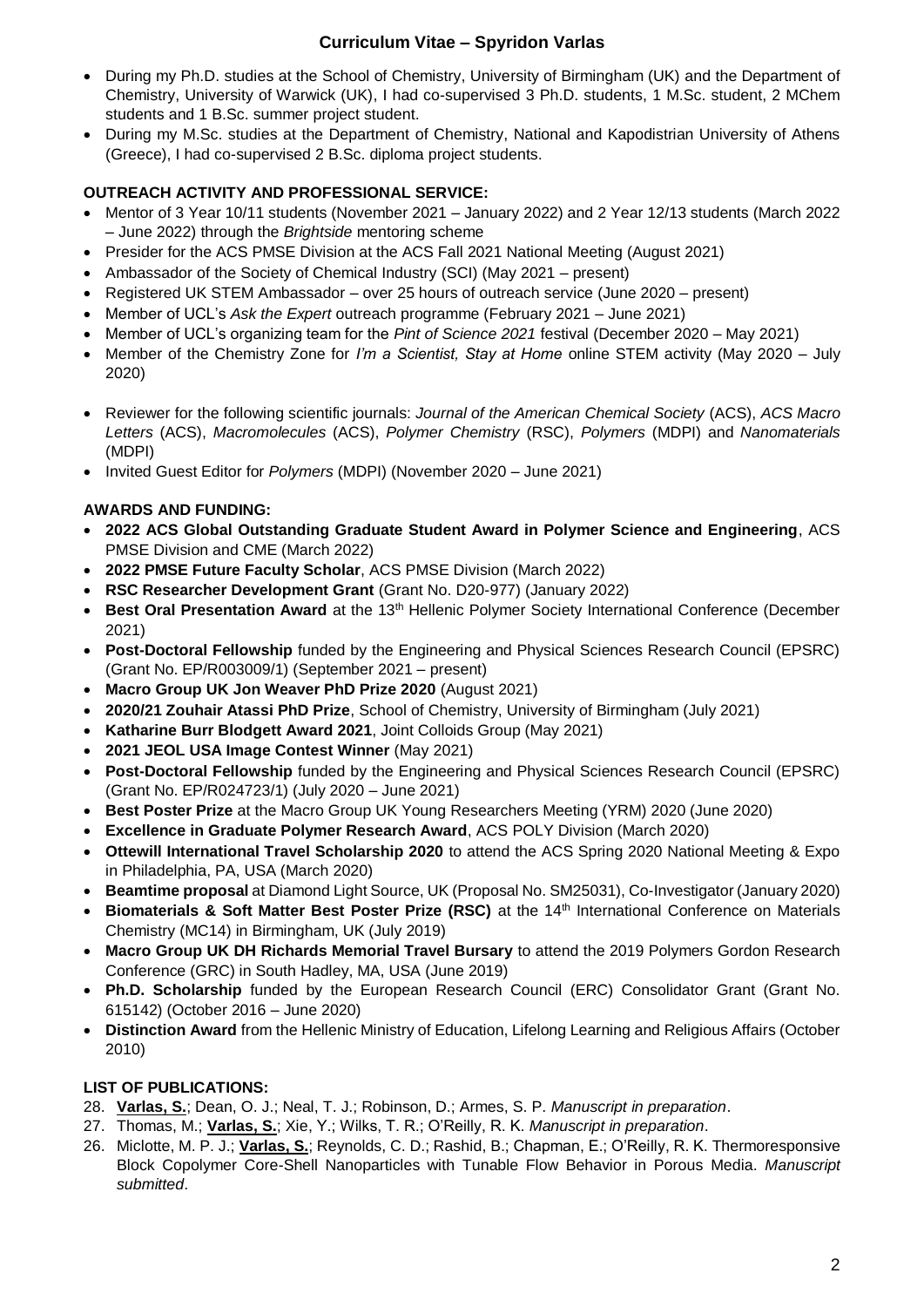- 25. \***Varlas, S.**; Neal, T. J.; Armes, S. P. Polymerization-induced self-assembly and disassembly during the synthesis of thermoresponsive ABC triblock copolymer nano-objects in aqueous solution. *Manuscript under revision*.
- 24. Jimaja, S.; **Varlas, S.**; Foster, J. C.; Taton, D.; Dove, A. P.; O'Reilly, R. K. Stimuli-responsive and core cross-linked micelles developed by NiCCo-PISA of helical poly(aryl isocyanide)s. *Manuscript under revision*.
- 23. \***Varlas, S.**; Maitland, G. L.; Derry, M. J. Protein-, (Poly)peptide-, and Amino Acid-Based Nanostructures Prepared via Polymerization-Induced Self-Assembly. *Polymers*, **2021**, *13*, 2603. [\(link\)](https://www.mdpi.com/2073-4360/13/16/2603)
- 22. Miclotte, M. P. J.; Lawrenson, S. B.; **Varlas, S.**; Rashid, B.; Chapman, E.; O'Reilly, R. K. Tuning the Cloud-Point and Flocculation Temperature of Poly(2-(diethylamino)ethyl methacrylate)-Based Nanoparticles via a Postpolymerization Betainization Approach. *ACS Polymers Au*, **2021**, *1*, 47-58. [\(link\)](https://pubs.acs.org/doi/abs/10.1021/acspolymersau.1c00010)
- 21. †**Varlas, S.**; †Hua, Z.; Jones, J. R.; Thomas, M.; Foster, J. C.; O'Reilly, R. K. Complementary Nucleobase Interactions Drive the Hierarchical Self-Assembly of Core–Shell Bottlebrush Block Copolymers toward Cylindrical Supramolecules. *Macromolecules* **2020**, *53*, 9747-9757. [\(link\)](https://pubs.acs.org/doi/abs/10.1021/acs.macromol.0c01857)
- 20. †Foster, J. C.; †Grocott, M. C.; Arkinstall, L. A.; **Varlas, S.**; Redding, M. J.; Grayson, S. M.; O'Reilly, R. K. It is Better with Salt: Aqueous Ring-Opening Metathesis Polymerization at Neutral pH. *J. Am. Chem. Soc*. **2020**, *142*, 13878-13885. [\(link\)](https://pubs.acs.org/doi/abs/10.1021/jacs.0c05499)
- 19. **Varlas, S.**; Lawrenson, S. B.; Arkinstall, L. A.; O'Reilly, R. K.; Foster, J. C. Self-assembled nanostructures from amphiphilic block copolymers prepared via ring-opening metathesis polymerization (ROMP). *Prog. Polym. Sci*. **2020**, *107*, 101278. [\(link\)](https://www.sciencedirect.com/science/article/pii/S007967002030071X)
- 18. Keogh, R.; Blackman, L. D.; Foster, J. C.; **Varlas, S.**; O'Reilly, R. K. The Importance of Cooperativity in Polymer Blending: Toward Controlling the Thermoresponsive Behavior of Blended Block Copolymer Micelles. *Macromol. Rapid Commun*. **2020**, *41*, 1900599. [\(link\)](https://onlinelibrary.wiley.com/doi/full/10.1002/marc.201900599)
- 17. Jimaja, S.; **Varlas, S.**; Xie, Y.; Foster, J. C.; Taton, D.; Dove, A. P.; O'Reilly, R. K. Nickel-Catalyzed Coordination Polymerization-Induced Self-Assembly of Helical Poly(Arylisocyanide)s. *ACS Macro Lett*. **2020**, *9*, 226-232. [\(link\)](https://pubs.acs.org/doi/10.1021/acsmacrolett.9b00972)
- 16. **Varlas, S.**; Keogh, R.; Xie, Y.; Horswell, S. L.; Foster, J. C.; O'Reilly, R. K. Polymerization-Induced Polymersome Fusion. *J. Am. Chem. Soc*. **2019**, *141*, 20234-20248. [\(link\)](https://pubs.acs.org/doi/abs/10.1021/jacs.9b10152)
- 15. †Karatzas, A.; †Haataja, J.; Skoulas, D.; Bilalis, P.; **Varlas, S.**; Apostolidi, P.; Sofianopoulou, S.; Stratikos, E.; Houbenov, N.; Ikkala, O.; Iatrou. H. Macromolecular Architecture and Encapsulation of the Anticancer Drug Everolimus Control the Self-Assembly of Amphiphilic Polypeptide-Containing Hybrids. *Biomacromolecules* **2019**, *20*, 4546-4562. [\(link\)](https://pubs.acs.org/doi/pdf/10.1021/acs.biomac.9b01331)
- 14. **Varlas, S.**; Foster, J. C.; O'Reilly, R. K. Ring-opening metathesis polymerization-induced self-assembly (ROMPISA). *Chem. Commun*. **2019**, *55*, 9066-9071. [\(link\)](https://pubs.rsc.org/en/content/articlelanding/2019/cc/c9cc04445k#!divAbstract)
- 13. **Varlas, S.**; Foster, J. C.; Georgiou, P. G.; Keogh, R.; Husband, J. T.; Williams, D. S.; O'Reilly, R. K. Tuning the membrane permeability of polymersome nanoreactors developed by aqueous emulsion polymerizationinduced self-assembly. *Nanoscale* **2019**, *11*, 12643-12654. [\(link\)](https://pubs.rsc.org/en/Content/ArticleLanding/2019/NR/C9NR02507C#!divAbstract)
- 12. **Varlas, S.**; Foster, J. C.; Arkinstall, L. A.; Jones, J. R.; Keogh, R.; Mathers, R. T.; O'Reilly, R. K. Predicting Monomers for Use in Aqueous Ring-Opening Metathesis Polymerization-Induced Self-Assembly. *ACS Macro Lett*. **2019**, *8*, 466-472. [\(link\)](https://pubs.acs.org/doi/10.1021/acsmacrolett.9b00117)
- 11. Foster, J. C.; **Varlas, S.**; Couturaud, B.; Coe, Z.; O'Reilly, R. K. Getting into Shape: Reflections on a New Generation of Cylindrical Nanostructures' Self-Assembly using Polymer Building Blocks. *J. Am. Chem. Soc.* **2019**, *141*, 2742-2753. [\(link\)](https://pubs.acs.org/doi/10.1021/jacs.8b08648)
- 10. †Couturaud, B.; †Georgiou, P. G.; **Varlas, S.**; Jones, J. R.; Arno, M. C.; Foster, J. C.; O'Reilly, R. K. Poly(Pentafluorophenyl Methacrylate)‐Based Nano‐Objects Developed by Photo‐PISA as Scaffolds for Post‐Polymerization Functionalization. *Macromol*. *Rapid Commun*. **2019**, *40*, 1800460. [\(link\)](https://onlinelibrary.wiley.com/doi/abs/10.1002/marc.201800460)
- 9. **Varlas, S.**; Georgiou, P. G.; Bilalis, P.; Jones, J. R.; Hadjichristidis, N.; O'Reilly, R. K. Poly(Sarcosine)- Based Nano-Objects with Multi-Protease Resistance by Aqueous Photoinitiated Polymerization-Induced Self-Assembly (Photo-PISA). *Biomacromolecules* **2018**, *19*, 4453-4462. [\(link\)](https://pubs.acs.org/doi/10.1021/acs.biomac.8b01326)
- 8. Foster, J. C.; †**Varlas, S.**; †Couturaud, B.; Jones, J. R.; Keogh, R.; Mathers, R. T.; O'Reilly, R. K. Predicting Monomers for use in Polymerization-Induced Self-Assembly. *Angew. Chem. Int. Ed*. **2018**, *57*, 15733- 15737. [\(link\)](https://onlinelibrary.wiley.com/doi/abs/10.1002/anie.201809614)
- 7. **Varlas, S.**; Blackman, L. D.; Findlay, H. E.; Reading, E.; Booth, P. J.; Gibson, M. I.; O'Reilly, R. K. Photoinitiated Polymerization-Induced Self-Assembly in the Presence of Surfactants Enables Membrane Protein Incorporation into Vesicles. *Macromolecules* **2018**, *51*, 6190-6201. [\(link\)](https://pubs.acs.org/doi/10.1021/acs.macromol.8b00994)
- 6. Foster, J. C.; **Varlas, S.**; Blackman, L. D.; Arkinstall, L. A.; O'Reilly, R. K. Ring‐Opening Metathesis Polymerization in Aqueous Media using a Macroinitiator Approach. *Angew. Chem. Int. Ed*. **2018**, *57*, 10672- 10676. [\(link\)](https://onlinelibrary.wiley.com/doi/abs/10.1002/anie.201806719)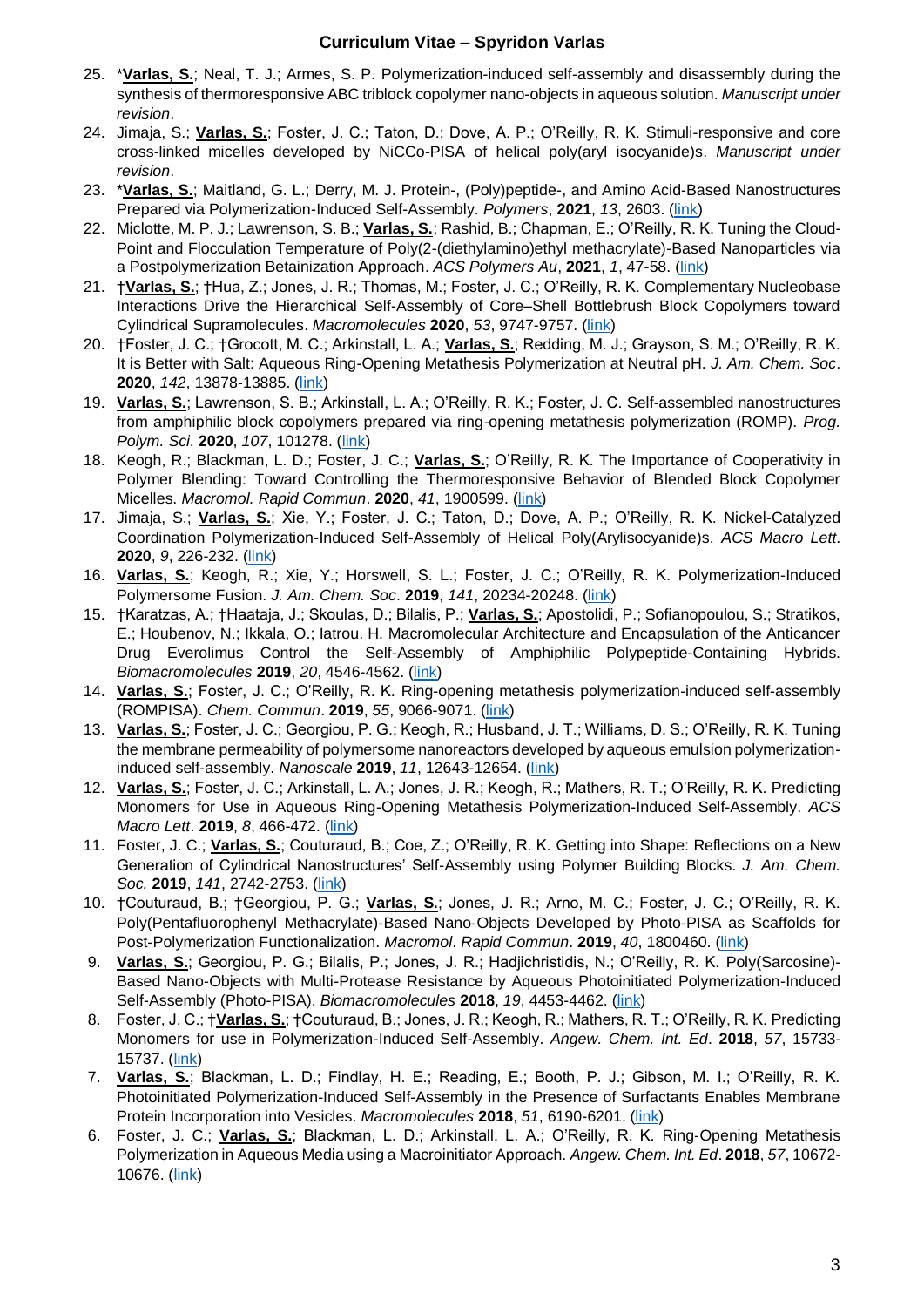- 5. †**Varlas, S.**; †Blackman, L. D.; Arno, M. C.; Houston, Z. H.; Fletcher, N. L.; Thurecht, K. J.; Hasan, M.; Gibson, M. I.; O'Reilly, R. K. Confinement of Therapeutic Enzymes in Selectively Permeable Polymer Vesicles by Polymerization-Induced Self-Assembly (PISA) Reduces Antibody Binding and Proteolytic Susceptibility. *ACS Cent. Sci*. **2018**, *4*, 718-723. [\(link\)](https://pubs.acs.org/doi/abs/10.1021/acscentsci.8b00168)
- 4. Liarou, E.; **Varlas, S.**; Skoulas, D.; Tsimblouli, C.; Sereti, E.; Dimas, K.; Iatrou, H. Smart polymersomes and hydrogels from polypeptide-based polymer systems through α-amino acid N-carboxyanhydride ringopening polymerization. From chemistry to biomedical applications. *Prog. Polym. Sci*. **2018**, *83*, 28-78. [\(link\)](https://www.sciencedirect.com/science/article/pii/S0079670017300588)
- 3. Blackman, L. D.; **Varlas, S.**; Arno, M. C.; Fayter, A.; Gibson, M. I.; O'Reilly, R. K. Permeable Protein-Loaded Polymersome Cascade Nanoreactors by Polymerization-Induced Self-Assembly. *ACS Macro Lett*. **2017**, *6*, 1263-1267. [\(link\)](https://pubs.acs.org/doi/abs/10.1021/acsmacrolett.7b00725)
- 2. Bilalis, P.; Tziveleka, L.-A.; **Varlas, S.**; Iatrou, H. pH-Sensitive nanogates based on poly(L-histidine) for controlled drug release from mesoporous silica nanoparticles. *Polym. Chem*. **2016**, *7*, 1475-1485. [\(link\)](http://pubs.rsc.org/en/content/articlelanding/2016/py/c5py01841b#!divAbstract)
- 1. Bilalis, P.; **Varlas, S.**; Kiafa, A.; Velentzas, A.; Stravopodis, D.; Iatrou, H. Preparation of hybrid triple‐stimuli responsive nanogels based on poly(L‐histidine). *J. Polym. Sci. Polym. Chem. Part A* **2016**, *54*, 1278-1288. [\(link\)](https://onlinelibrary.wiley.com/doi/full/10.1002/pola.27971)

† Denotes equal author contribution. \* Denotes corresponding authorship.

#### **CONFERENCE PRESENTATIONS AND PROCEEDINGS:**

To date, I have delivered **13 oral presentations** (including **6 invited talks** and **1 "Best Oral Presentation" prize**) and **14 poster presentations** (including **2 "Best Poster" prizes**) as the leading presenter in national, international and online conferences and meetings. A full list of my oral and poster presentations can be provided upon request.

### **Conference Proceedings:**

- 6. **Varlas, S.**; Blackman, L. D.; Foster, J. C.; Arno, M. C.; Gibson, M. I.; O'Reilly, R. K. Tuning membrane properties of functional polymersomes developed via aqueous photoinitiated polymerization-induced selfassembly (photo-PISA). *Abstr. Pap. Am. Chem. Soc*. **2020**, *259*, PMSE-0696.
- 5. **Varlas, S.**; Foster, J. C.; Keogh, R.; Arinstall, L. A.; Mathers, R. T.; O'Reilly, R. K. Expanding the scope of aqueous ring-opening metathesis polymerization-induced self-assembly (ROMPISA). *Abstr. Pap. Am. Chem. Soc*. **2020**, *259*, PMSE-0695.
- 4. **Varlas, S.**; Keogh, R.; Xie, Y.; Foster, J. C.; O'Reilly, R. K. Evolution of tubesomes via polymerizationinduced polymersome fusion. *Abstr. Pap. Am. Chem. Soc*. **2020**, *259*, POLY-0647.
- 3. **Varlas, S.**; Foster, J. C.; Georgiou, P. G.; Keogh, R.; Husband, J. T.; Williams, D. S.; O'Reilly, R. K. Tuning the membrane permeability of polymersome nanoreactors developed by aqueous emulsion polymerizationinduced self-assembly. *Abstr. Pap. Am. Chem. Soc*. **2020**, *259*, POLY-0257.
- 2. Foster, J. C.; **Varlas, S.**; Arkinstall, L. A.; Keogh, R.; O'Reilly, R. K. Nanostructure synthesis by ring-opening metathesis polymerization-induced self-assembly. *Abstr. Pap. Am. Chem. Soc.* **2019**, *258*, 84-POLY.
- 1. Foster, J. C.; **Varlas, S.**; Arkinstall, L. A.; O'Reilly, R. K. Advances in aqueous metathesis chemistry. *Abstr. Pap. Am. Chem. Soc.* **2019**, *258*, 63-PMSE.

#### **PROFESSIONAL MEMBERSHIPS:**

- Member of the American Chemical Society (ACS) (January 2019 present)
- Member of Polymeric Materials: Science and Engineering (PMSE), Polymer Chemistry (POLY) and Colloid & Surface Chemistry (COLL) Divisions (ACS) (January 2019 – present)
- Member of the Royal Society of Chemistry (MRSC) (June 2017 present)
- Member of Macro Group UK, Biomaterials Chemistry Group and Materials Chemistry Division (RSC) (June 2017 – present)
- Member of the Society of Chemical Industry (SCI) (June 2017 present)
- Member of the Royal Microscopical Society (RMS) and European Microscopy Society (EMS) (April 2018 present)
- Graduate Network Committee Member of the United Kingdom & Ireland Controlled Release Society (UKICRS) (January 2018 – November 2020)
- Member of the Association of Greek Chemists (AGC) (October 2014 present)